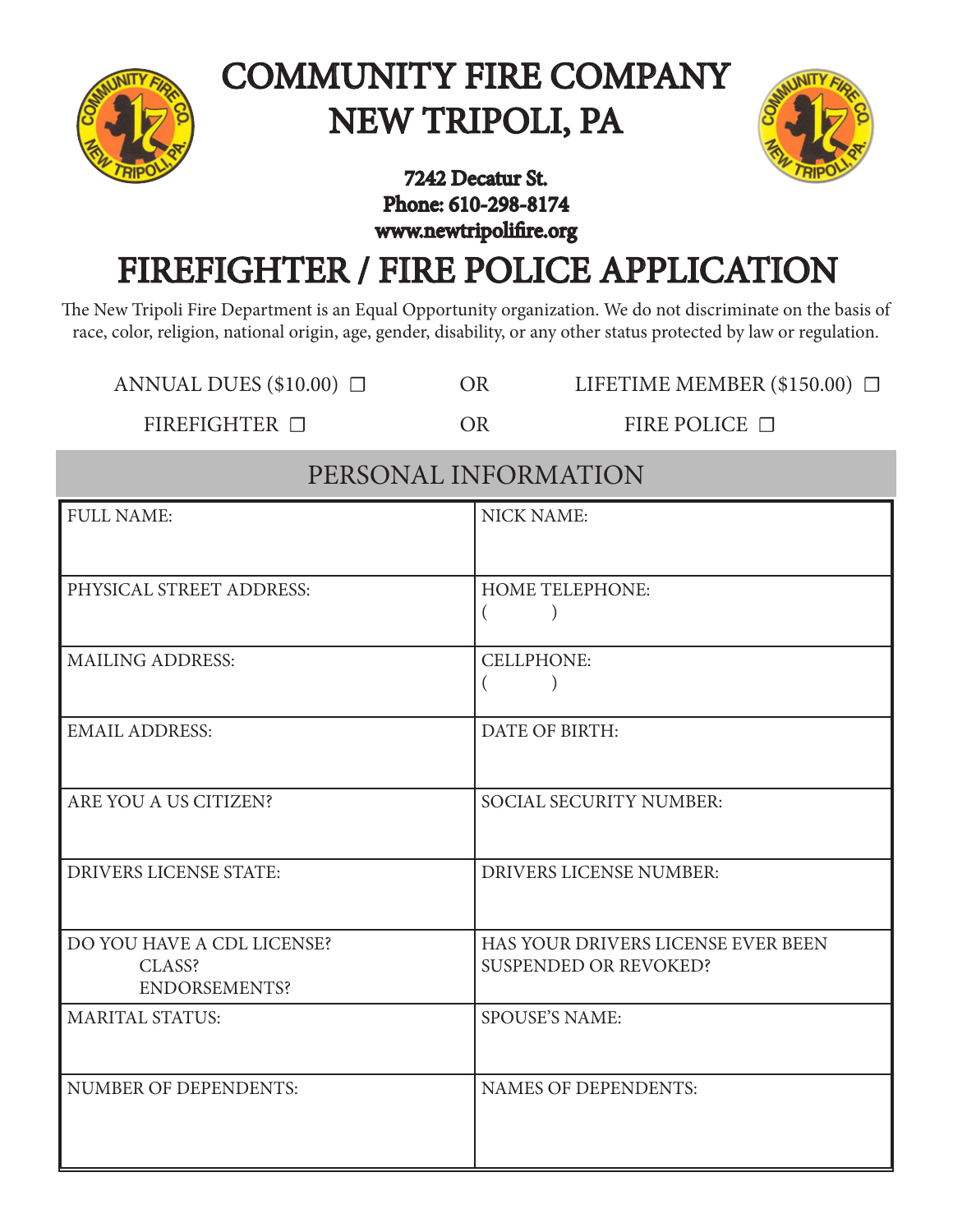## FIREFIGHTING EXPERIENCE AND TRAINING

#### HAVE YOU PREVIOUSLY BEEN A MEMBER OF A FIRE DEPARTMENT? IF YES, LIST THE DEPARTMENTS BELOW:

| <b>DEPARTMENT</b> | <b>ADDRESS</b> | <b>FROM</b> | <b>IJNTIL</b> |
|-------------------|----------------|-------------|---------------|
|                   |                |             |               |
|                   |                |             |               |
|                   |                |             |               |
|                   |                |             |               |

| ARE YOU A CERTIFIED FIREFIGHTER?                                | IF SO, WHAT LEVEL?                                                       |
|-----------------------------------------------------------------|--------------------------------------------------------------------------|
| ARE YOU A CERTIFIED FIRE OFFICER?                               | IF SO, WHAT LEVEL?                                                       |
| l have you attended any other fire or<br><b>RESCUE SCHOOLS?</b> | I IF SO, PLEASE PROVIDE A COPY OF EACH<br>CERTIFICATE YOU HAVE RECEIVED. |

### REFERENCES

ARE YOU PRESENTLY A MEMBER OF ANOTHER FIRE DEPARTMENT OR EMERGENCY MEDICAL SERVICES DEPARTMENT?

LIST ANY MEMBERS OF THE NEW TRIPOLI FIRE DEPARTMENT WITH WHOM YOU ARE ACQUAINTED:

LIST TWO (2) ADDITIONAL REFERENCES OTHER THAN RELATIVES AND OTHERS NAMED ABOVE:

| <b>NAME</b> | <b>ADDRESS (CITY)</b> | <b>TELEPHONE NUMBER</b> | <b>RELATIONSHIP</b> |
|-------------|-----------------------|-------------------------|---------------------|
|             |                       |                         |                     |
|             |                       |                         |                     |
|             |                       |                         |                     |
|             |                       |                         |                     |

# EMERGENCY CONTACT INFORMATION

| <b>NAME</b> | <b>ADDRESS (CITY)</b> | <b>TELEPHONE NUMBER</b> | <b>RELATIONSHIP</b> |
|-------------|-----------------------|-------------------------|---------------------|
|             |                       |                         |                     |
|             |                       |                         |                     |
|             |                       |                         |                     |
|             |                       |                         |                     |